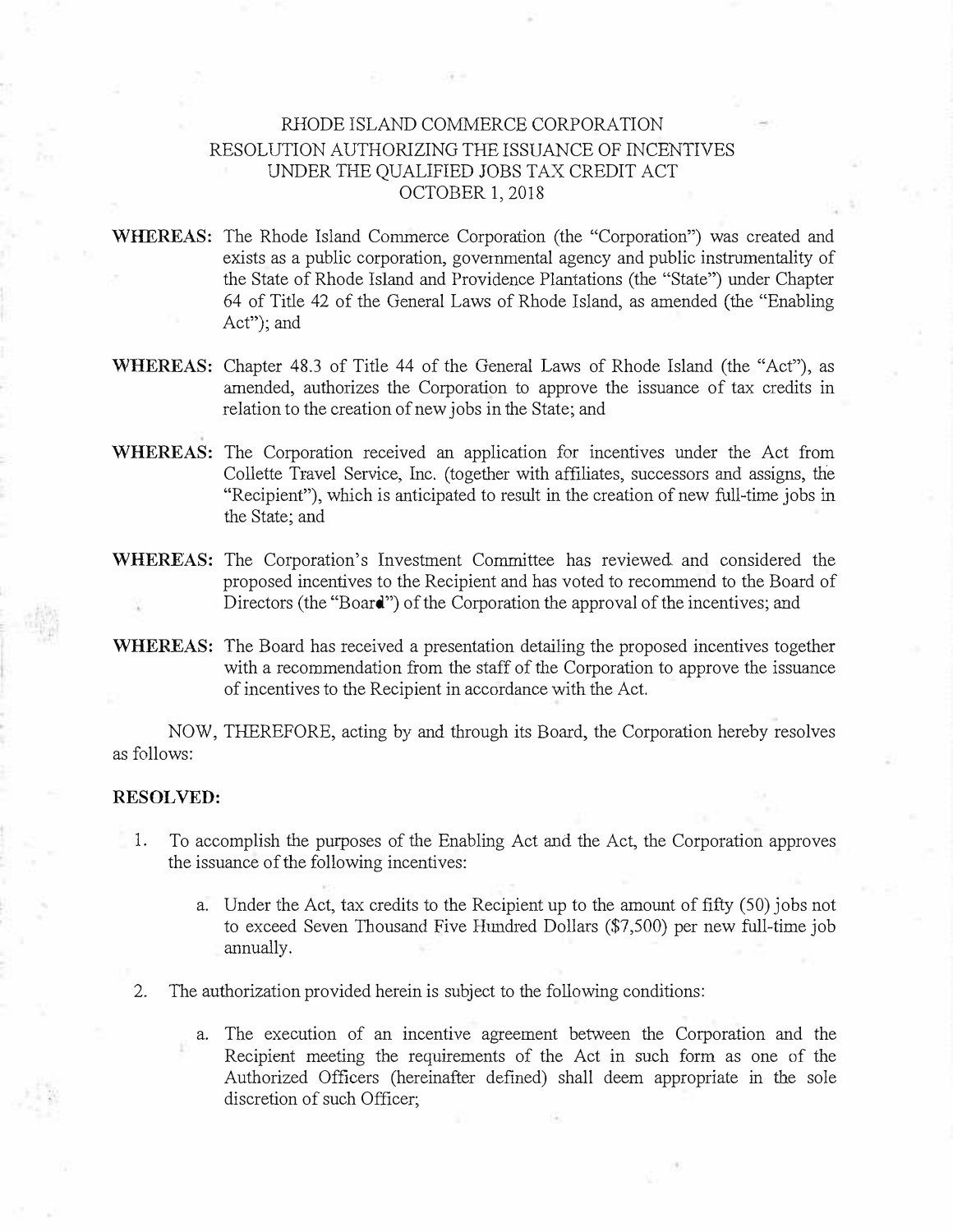- b. The creation of not less than the minimum required new full-time jobs under the Act, which earn no less than the median hourly wage as most recently reported by the United States Bureau of Labor Statistics for the State of Rhode Island; and
- c. Such additional conditions as any of the Authorized Officers, acting singly, shall deem appropriate in the sole discretion of such Officer.
- 3. The Board of the Corporation hereby finds and determines that: (a) the approval will prevent, eliminate, or reduce unemployment or underemployment in the State and will generally benefit economic development of the State; (b) that, to the extent applicable, the provisions of RIGL  $\S$  42-64-10(a)(1)(ii) through (v) have been satisfied; (c) that the Recipient has demonstrated an intention to create the requisite number of new full-time jobs as required under the Act; and (d) the creation of the new full-time jobs would not occur in the State but for the provision of the tax credits under the Act.
- 4. Prior to the execution of an incentive agreement with the Recipient, the Corporation shall prepare and publicly release an analysis of the impact that the issuance of the incentives will or may have on the State considering the factors set forth in RIGL  $\S$  42-64-10(a)(2) (a copy of which is annexed hereto as Exhibit 1).
- 5. The Authorized Officers of the Corporation for purposes of this Resolution are the Chair, the Vice Chair, the Secretary of Commerce, the President & COO, the Chief Financial Officer or the Executive Vice President Investment (the "Authorized Officers"). Any one of the Authorized Officers of the Corporation, acting singly, is hereby authorized to execute, acknowledge and deliver and/or cause to be executed, acknowledged or delivered any documents necessary or appropriate to consummate the transactions authorized herein with such changes, insertions, additions, alterations and omissions as may be approved by any such Authorized Officers, and execution thereof by any of the Authorized Officers shall be conclusive as to the authority of such Authorized Officers to act on behalf of the Corporation. The Authorized Officers of the Corporation shall have no obligation to take any with respect to the authorization granted hereunder and the Corporation shall in no way be obligated in any manner to the Recipient by virtue of having adopted this Resolution. The Secretary or the Assistant Secretary of the Corporation, and each, acting singly, is hereby authorized to affix a seal of the Corporation on any of the documents authorized herein and to attest to the same.
- 6. All covenants, stipulations, and obligations and agreements of the Corporation contained in this Resolution and the documents authorized herein shall be deemed to be covenants, stipulations, obligations and agreements of the Corporation to the full extent authorized and permitted by law and such covenants, stipulations, obligations and agreements shall be binding upon any board or party to which any powers and duties affecting such covenants, stipulations, obligations and agreements shall be transferred by and in accordance with the law. Except as otherwise provided in this Resolution, all rights, powers and privileges conferred and duties and liabilities imposed upon the Corporation or the members thereof, by the provisions of this Resolution and the documents